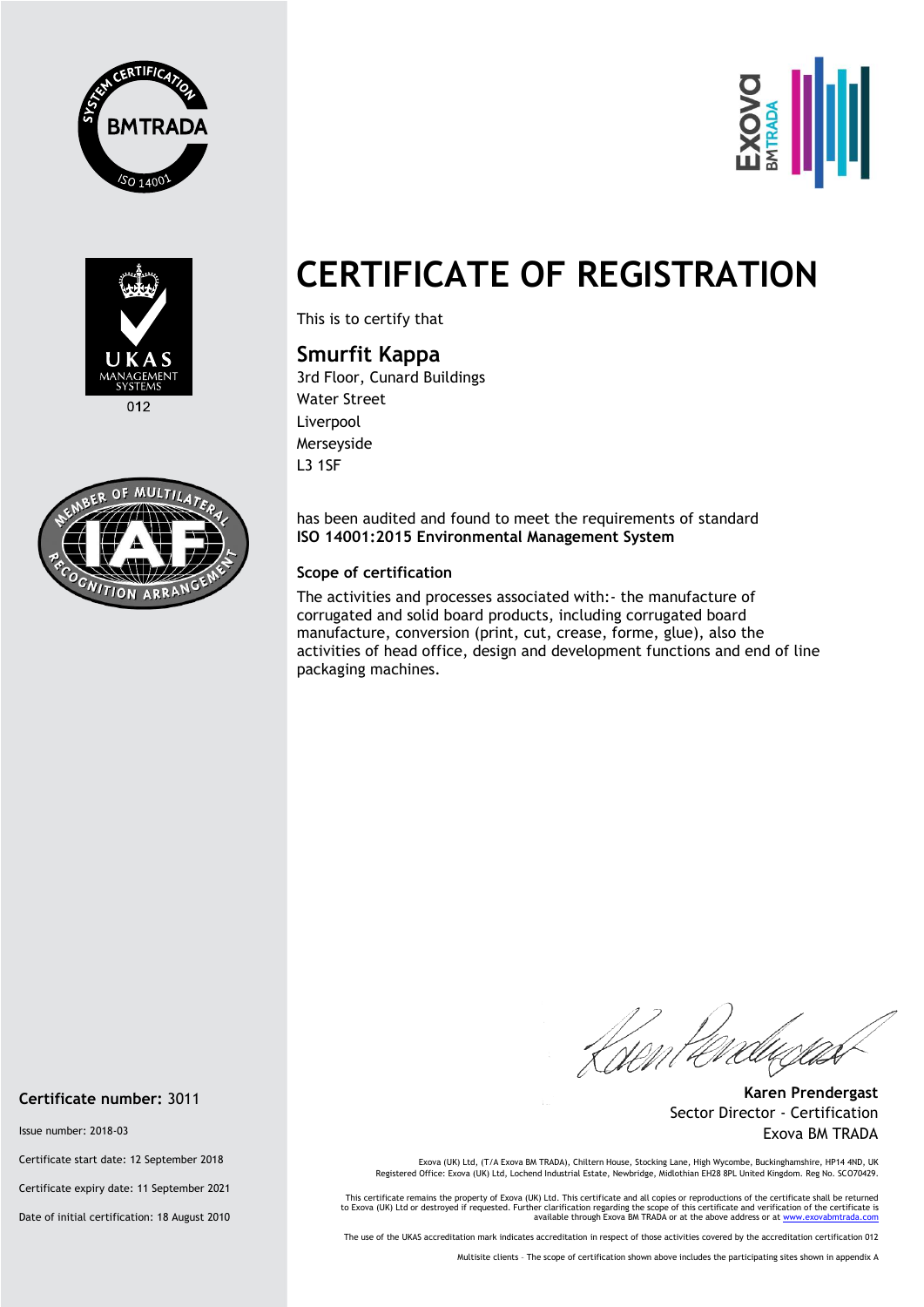

## **Appendix A**

The network of participating sites shown below is included in the scope of certification shown on certificate number **(3011)**

| <b>Branch</b>                        | <b>Address</b>                                                                                     |
|--------------------------------------|----------------------------------------------------------------------------------------------------|
| Smurfit Kappa - March                | 35 Hotsmoor Avenue<br>March<br>Cambridgeshire<br><b>PE15 0YZ</b>                                   |
| Smurfit Kappa - Diss                 | Pulham St Mary<br><b>Diss</b><br>Norfolk<br><b>IP21 4QH</b>                                        |
| Smurfit Kappa - Abercarn             | Unit 22 Darren Drive<br>Prince of Wales Industrial Estate<br>Abercarn<br>Gwent                     |
| Smurfit Kappa - Stalybridge          | Knowl Street<br>Stalybridge<br>Cheshire<br><b>SK15 3AR</b>                                         |
| Smurfit Kappa - Sheetfeeding Norwich | Fishergate<br>Norwich<br>Norfolk<br><b>NR3 1SJ</b>                                                 |
| Smurfit Kappa - Lokfast              | Gateway 25<br><b>West Thurrock</b><br><b>Essex</b><br><b>RM20 3ZD</b>                              |
| Smurfit Kappa - Weston-super-Mare    | Oldmixon Estate, Winterstoke Road<br><b>Weston Super Mare</b><br>North Somerset<br><b>BS24 9BH</b> |
| Smurfit Kappa - Yate                 | <b>Woodward Avenue</b><br>Yate<br><b>Bristol</b><br><b>BS37 5AP</b>                                |
|                                      |                                                                                                    |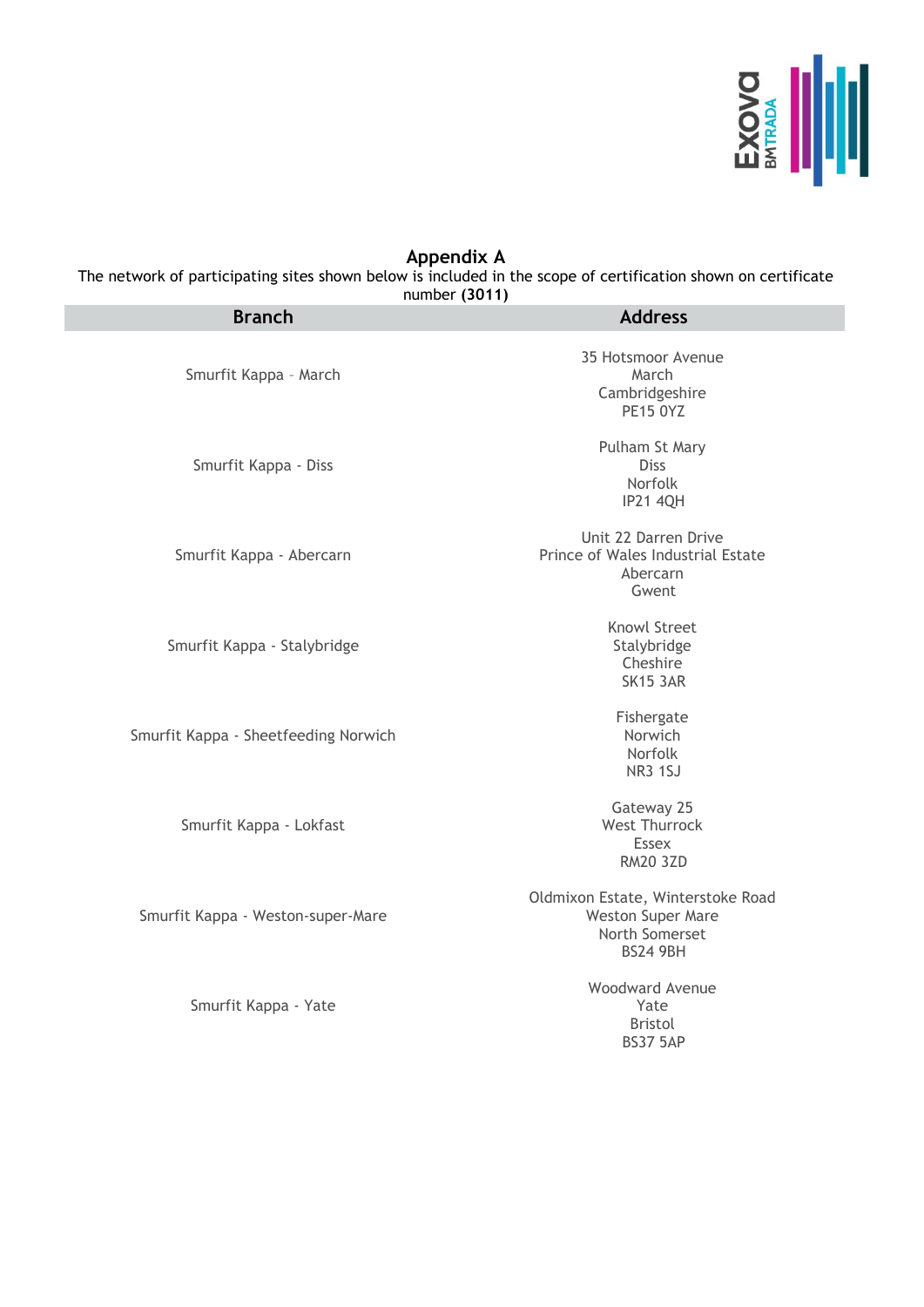

| Smurfit Kappa - Barnstable   | <b>Pottington Business Park</b><br>Barnstaple<br>Devon<br><b>EX31 1LX</b>                         |
|------------------------------|---------------------------------------------------------------------------------------------------|
| Smurfit Kappa - Gosport      | Wingate Road<br>Fort Brockhurst Industrial Estate<br>Elson<br>Gosport<br>Hants<br><b>PO12 4DR</b> |
| Smurfit Kappa - Leeds        | <b>Occupation Lane</b><br>Pudsey<br>West Yorkshire<br><b>LS28 8HL</b>                             |
| Smurfit Kappa - Sheetfeeding | Unit 2 Jupiter Road<br>Norwich<br>Norfolk<br>NR6 6SU                                              |
| Smurfit Kappa - Northampton  | Moulton Way<br>Northampton<br><b>NN3 6XJ</b>                                                      |
| Smurfit Kappa - Tannochside  | Old Edinburgh Road<br>Tannochside<br>Uddingston<br>Glasgow<br>G71 6PQ                             |
| Smurfit Kappa - Composites   | Richmond Works - Hensingham<br>Whitehaven<br>Cumbria<br><b>CA28 8TS</b>                           |
| murfit Kappa - West Auckland | Darlington Rd<br>West Auckland<br><b>Bishop Auckland</b><br><b>DL14 9PE</b>                       |
|                              |                                                                                                   |

Robjohns Road Widford Industrial Estate Chelmsford Essex CM1 3BB

Smurfit Kappa - Chelmsford